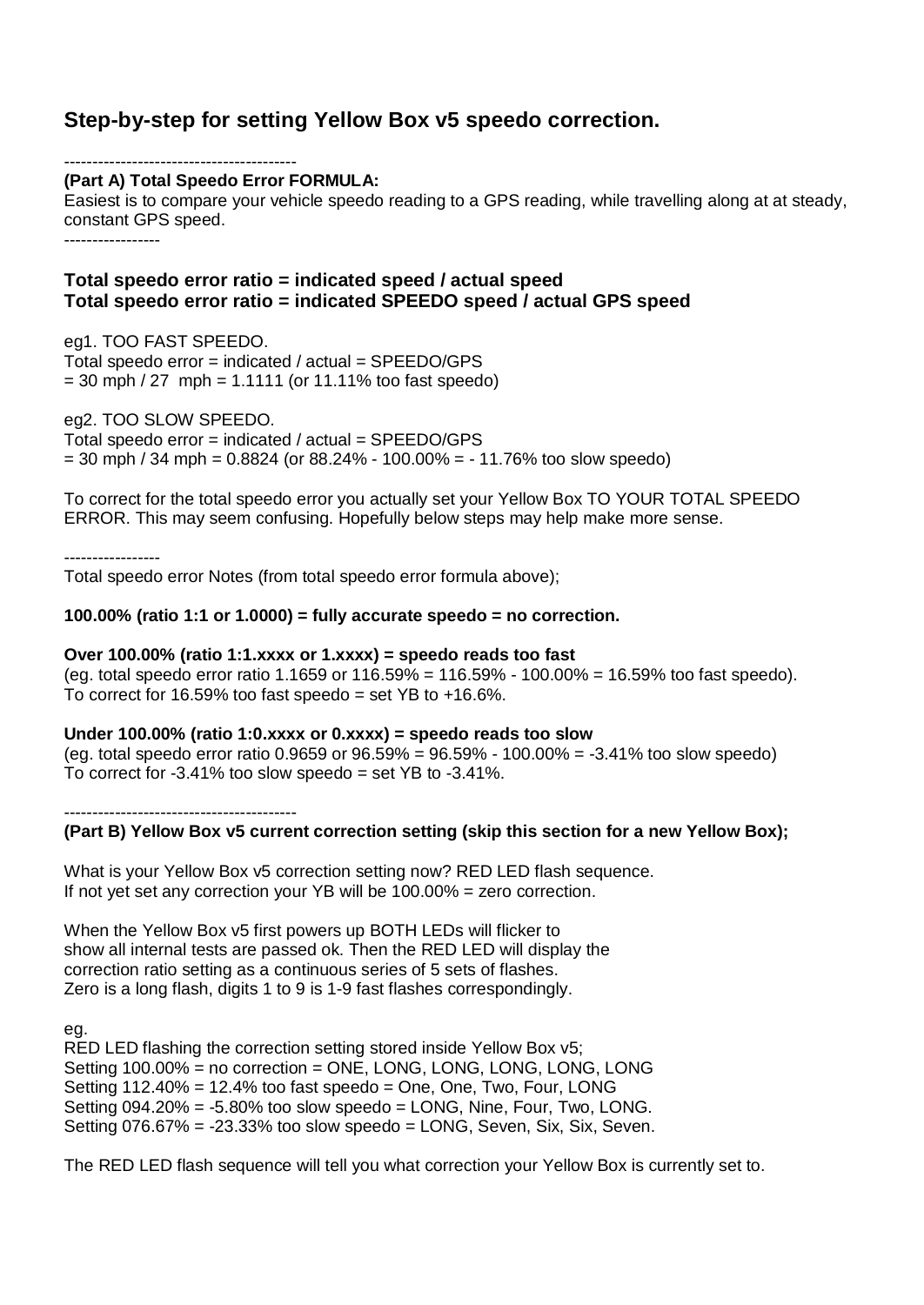If you let me know your current YB5 correction setting I can provide the below steps for your actual change required. (no need for this, other than for your curiousity, as your GPS test results cover the below)

## ----------------------------------------- **(Part C) Adjusting the current YB5 correction setting; (Please read through all the below first before commencing).**

If at any point you get lost or think that you made a mistake, simply power down (ignition OFF) your YB (before both LEDs flicker) and the changes that you made will not be saved. Then start all over again... :)

## **Basically you set your Yellow Box v5 (YB5) TO YOUR TOTAL SPEEDO ERROR.**

#### -----------------

### **eg1. TOO FAST SPEEDO.**

Total speedo error = indicated speed / actual speedo = SPEEDO/GPS  $= 30$  mph/27 mph  $= 1.1111$  (or 11.11% too fast speedo)

So we need to set Yellow Box v5 to +11.11%. For simplicity round to +11.1%.

Adjust YB5 correction setting:

1. HOLD BOTH YB5 (+) and (-) BUTTONS for 5 seconds until both LEDs flicker. The Yellow Box is now in adjustment mode.

2. Each second holding the (+) button the RED LED will flash slowly, HOLD for 11 seconds or 11 RED flashes. (Note: For large % settings the YB increases the speed of the flashes, so best to HOLD for a count of 10, release, then HOLD again for a count of 10 etc. Counting to 11 in one go the RED LED flash rate should be fine, if going to 30 it would flash too fast to count).

HOLD the (+) button for 10 seconds (count 10x RED LED flashes) to add +10.0%, release momentarily, then HOLD the (+) button again for 1 second (count 1x RED flashes) adds the next +1.0%. Total +11.0% added.

3. TAP the (+) button 1 time to add 0.1%. Each tap (+) is a quick RED flash. For 1x (+) button taps you add +0.1%, (1x RED quick flashes). TOTAL +11.5% ADDED.

4. WAIT for a few seconds until both LEDs flicker, the settings are now saved. 5. Power down your Yellow Box to exit adjustment mode.

Fine adjustment to 0.01% can be done as per the YB5 instructions. Need a friend to help as setting with a moving vehicle.

Your Yellow Box should now flash 11110 (100.00% + 11.1% = 111.10%) (we corrected for/set to +11.1% TOO FAST speedo) when power up RED LED flash = ONE, 1, 1, 1, LONG.

Best of luck with it. Please let me know how it goes. I hope the above makes sense and I have not confused things more...